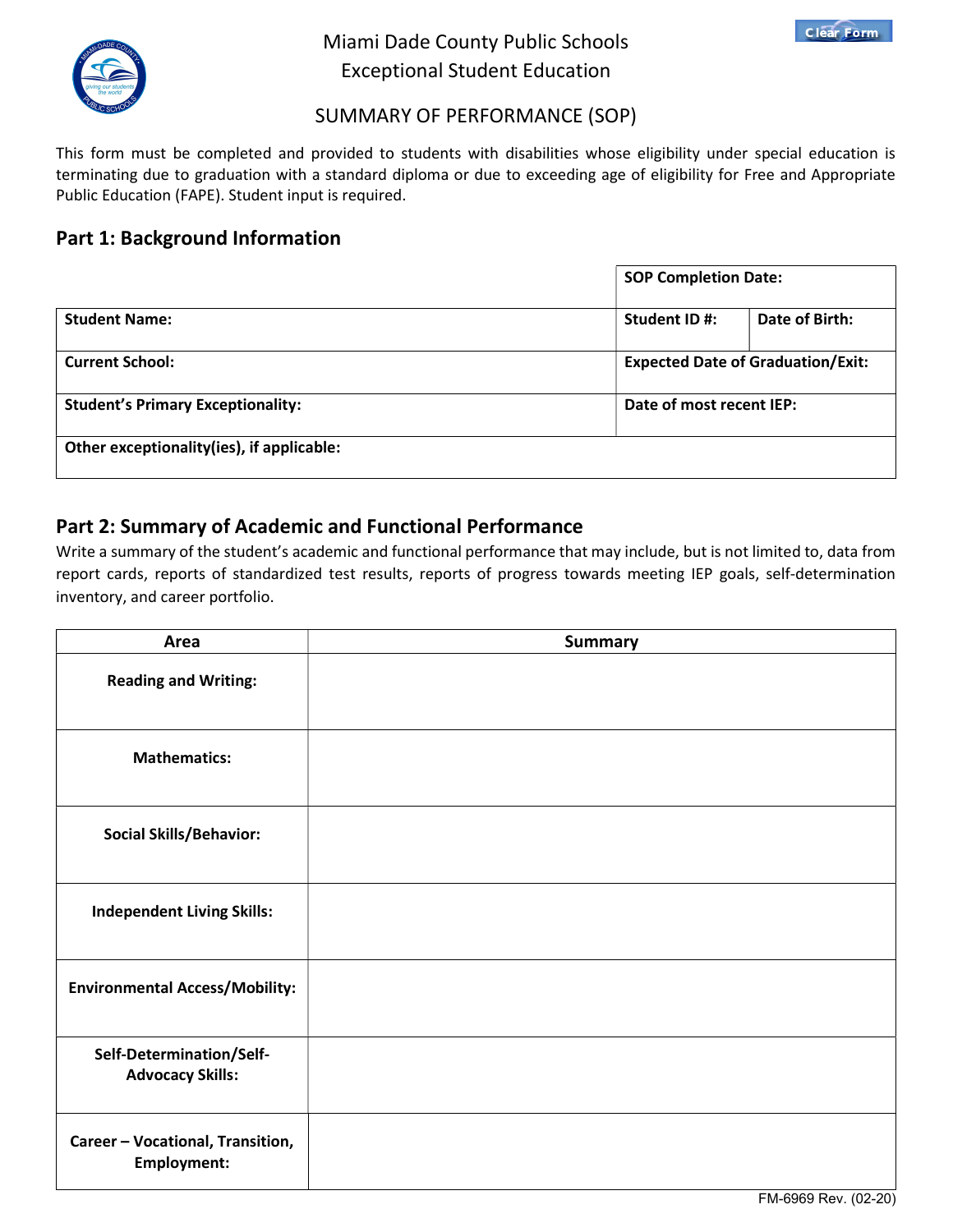## Part 3: Student's Postsecondary Goals

Write goals that indicate the post-high school environments in which the student intends to transition to upon completion of high school. IEP transition information such as employment, postsecondary education, independent living, and community participation should be considered.

| $\mathbf{1}$ |  |
|--------------|--|
|              |  |
| 2.           |  |
|              |  |
| 3.           |  |
|              |  |
| 4.           |  |
|              |  |

#### Part 4: Recommendations to Assist the Student in Meeting Postsecondary Goals

Recommendations for accommodations, adaptive devices, assistive technology, and/or support services that the student may require in order to be successful in postsecondary environments.

| <b>Postsecondary Environments</b> | <b>Recommendations</b> |
|-----------------------------------|------------------------|
| <b>Education and Training</b>     |                        |
| <b>Employment</b>                 |                        |
| <b>Independent living</b>         |                        |
| <b>Community Engagement</b>       |                        |